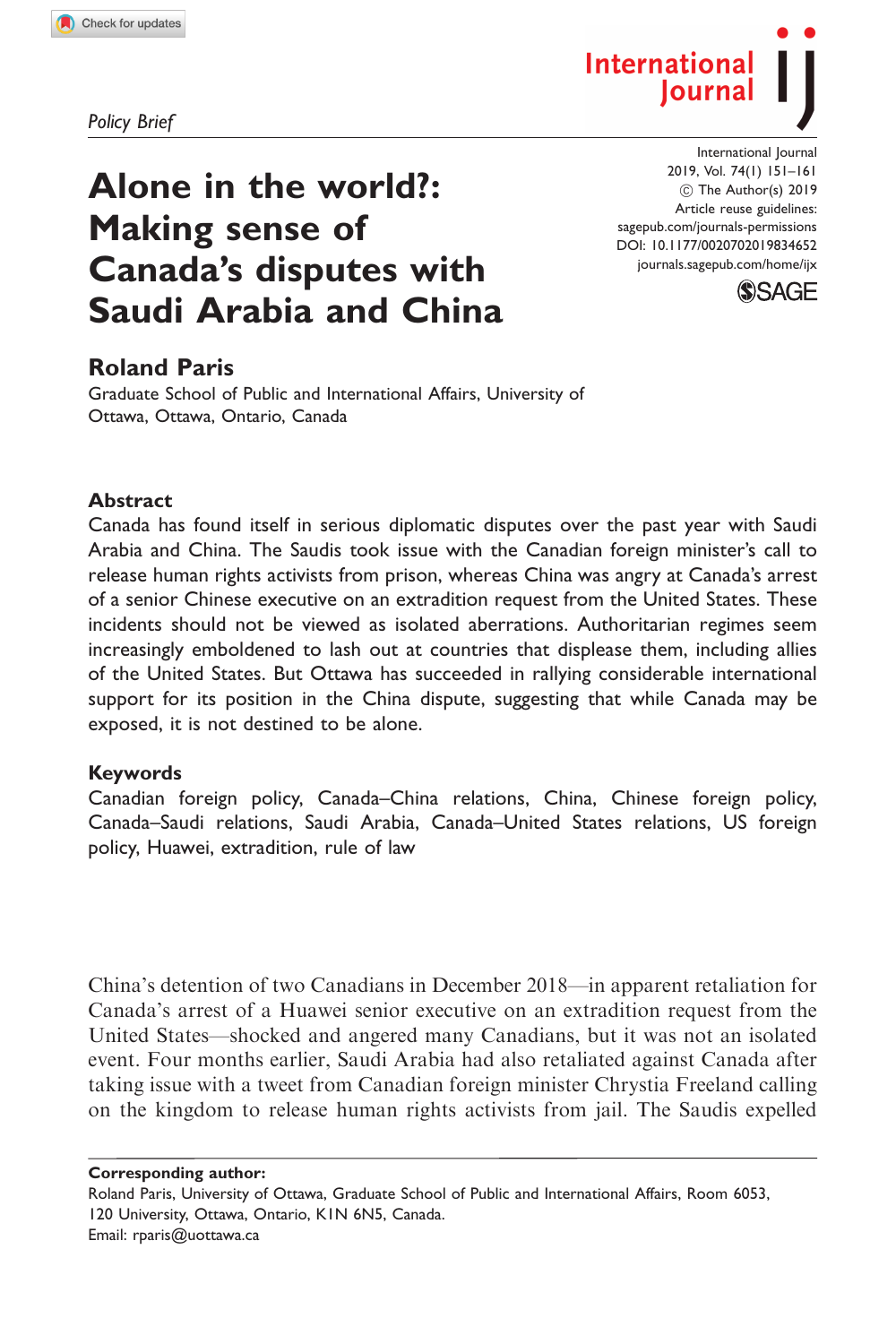Canada's ambassador, suspended commercial negotiations, pulled their students from Canadian universities, and reportedly ordered the divestment of Canadian assets.

These two episodes made Canada look like an increasingly exposed target. Authoritarian regimes seem to feel newly emboldened to lash out against countries that displease them, including allies of the United States. Perhaps they recognize that under the presidency of Donald Trump, the US has been is less inclined to defend its traditional friends. Canada lacks the unilateral capacity to strike back against such assaults, nor does it belong to the European Union, which provides a measure of protection to its members through strength-in-numbers. All of these conditions lower the costs that authoritarian states can expect to pay if they pick on Canada.

Perhaps something else is also at work. Canada is one of a dwindling group of countries that continue to champion liberal values in the world, including human rights, the rule of law, and democratic governance. Some Canadian commentators have criticized Prime Minister Justin Trudeau and his government for ''preaching'' about these values and unnecessarily provoking illiberal countries, whereas others view these commitments as integral to Canada's identity and argue that the government should defend them with even greater vigour. On this score, however, the Trudeau government has not significantly differed from its predecessors. With occasional deviations, Canadian governments have advocated similar values in their foreign policies since the Second World War. The problem today is not that Canada has changed. It is the rest of the world that has changed, leaving Canada as something of an outlier—and a lightning rod.

Did Canada bring these problems upon itself? Freeland's famous (or infamous) tweet could have been more felicitous, but Riyadh bears the main responsibility for the ensuing fracas. The intemperance of the Saudi response bore the hallmarks of the young crown prince, Mohammad bin Salman, who had demonstrated his impulsiveness on several previous occasions, launching a reckless war in Yemen, mounting a diplomatic offensive against Qatar, and by some accounts even detaining the prime minister of Lebanon in Riyadh.<sup>1</sup> The fierceness of the Saudi reaction to Freeland's tweet came as a surprise to most observers, but this type of impulsiveness is, by its nature, hard to predict.

The China dispute was different. Beijing grew angry not at something Canada said, but at the arrest of the Huawei executive. However, short of covertly warning the Chinese executive and enabling her to evade capture—a gambit that would have raised its own serious problems—there was little Canada could have done to avoid China's ire.

<sup>1.</sup> David Ignatius, ''Saudi Arabia forcibly detained Lebanon's prime minister, sources say,'' The Washington Post, 10 November 2017, [https://www.washingtonpost.com/opinions/global-opinions/](https://www.washingtonpost.com/opinions/global-opinions/saudi-arabia-forcibly-detained-lebanons-prime-minister-sources-say/2017/11/10/b93a1fb4-c647-11e7-84bc-5e285c7f4512_story.html) [saudi-arabia-forcibly-detained-lebanons-prime-minister-sources-say/2017/11/10/b93a1fb4-c647-](https://www.washingtonpost.com/opinions/global-opinions/saudi-arabia-forcibly-detained-lebanons-prime-minister-sources-say/2017/11/10/b93a1fb4-c647-11e7-84bc-5e285c7f4512_story.html) [11e7-84bc-5e285c7f4512\\_story.html](https://www.washingtonpost.com/opinions/global-opinions/saudi-arabia-forcibly-detained-lebanons-prime-minister-sources-say/2017/11/10/b93a1fb4-c647-11e7-84bc-5e285c7f4512_story.html) (accessed 3 February 2019).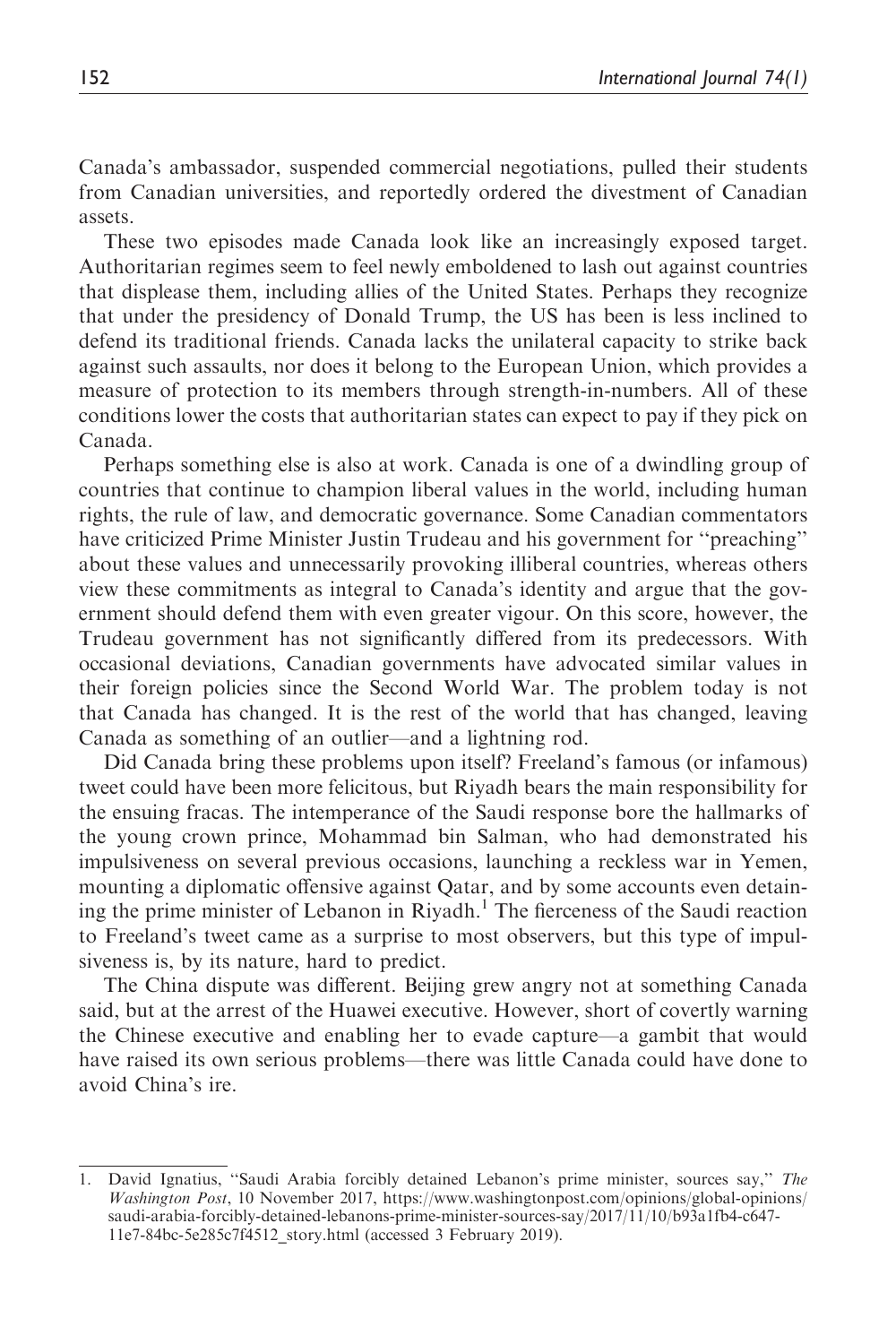The best defence for Canada under these kinds of circumstances is to rally the support of like-minded countries. This can be harder than it sounds. States are generally reluctant to stick their necks out for others, even friends, unless they have a good reason to do so; and with the United States retreating from its traditional role as the world's principal defender of liberal values, other liberal democracies may have apprehensions about becoming targets of retaliation themselves. This sense of vulnerability could explain why none—not one—of Canada's traditional partners publicly backed Canada in its dispute with Saudi Arabia. Under previous US administrations, the White House would have likely supported Canada in a quarrel with Saudi Arabia over human rights, but this time US officials pointedly refused to take sides. So did our European friends: although some offered backchannel help, none spoke up for Canada. Not the UK. Not France. Not even Germany, which Saudi Arabia had subjected to similar treatment not long before.

They responded differently, however, to China's detention of Canadian citizens a few months later. The European Union and several of its individual members—including the UK, France, and Germany—as well as the United States, Australia, and others issued statements of concern. It was a display of solidarity suggesting that Canada's diplomatic solitude might not be so profound after all.

These episodes offer some lessons for how Canada might respond to such incidents in the future. Our allies' seeming indifference to Saudi Arabia's broadside caught Canadian officials by surprise. Experience had led them to expect more support, but the world had changed—a lesson that informed their response to the next incident. When China detained the two Canadians a few months later, Ottawa quickly embarked on a global campaign to secure the support of other countries, specifically highlighting the larger issues at stake in the incident.

# Duelling detentions

The dispute with China began in December 2018 when Canadian police arrested Huawei's chief financial officer, Meng Wanzhou, while she was changing planes in Vancouver.<sup>2</sup> The US Justice Department had accused her of fraud for allegedly conspiring to mislead several banks between 2009 and 2014.3 Specifically, they contended that she had misrepresented the relationship between Huawei and Skycom Tech, a Hong Kong-based company that did business in Iran in violation of US sanctions. Chinese officials reacted to her arrest with fury, portraying it as a ''politically motivated'' ploy by the United States to weaken a major Chinese technology

<sup>2.</sup> Portions of this section previously appeared in Roland Paris, ''Canada is on the front lines of challenges to rule of law,'' Chatham House, 25 January 2019, [https://www.chathamhouse.org/](https://www.chathamhouse.org/expert/comment/canada-front-lines-challenges-rule-law) [expert/comment/canada-front-lines-challenges-rule-law](https://www.chathamhouse.org/expert/comment/canada-front-lines-challenges-rule-law) (accessed 3 February 2019).

<sup>3.</sup> Laura Kane, "Huawei exec accused of fraud for violating sanctions against Iran," National Post, 7 December 2018, [https://nationalpost.com/news/world/chinese-telecom-executive-due-to-appear-in](https://nationalpost.com/news/world/chinese-telecom-executive-due-to-appear-in-vancouver-court-for-bail-hearng)[vancouver-court-for-bail-hearng](https://nationalpost.com/news/world/chinese-telecom-executive-due-to-appear-in-vancouver-court-for-bail-hearng) (accessed 3 February 2019).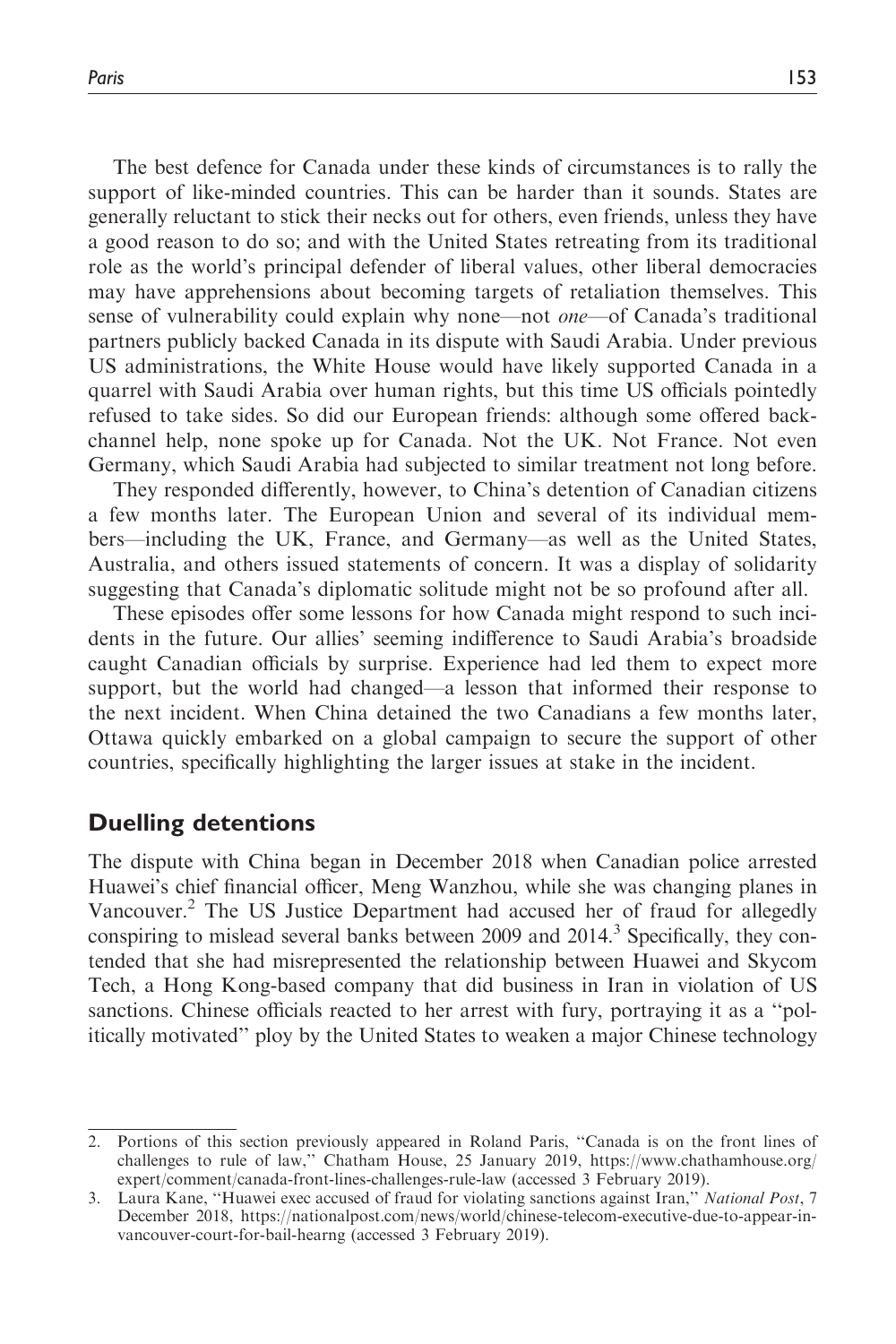company.4 They also threatened Canada with ''grave consequences'' if Meng was not immediately released.<sup>5</sup>

Regrettably, US president Donald Trump did little to dispel their suspicions, initially suggesting that he might intervene in Meng's prosecution in exchange for trade concessions from China, even though it was not clear that he had this power.<sup>6</sup> Caught off guard, Ottawa immediately sought clarification. US Secretary of State Mike Pompeo and other administration officials promptly rebutted Trump's remarks. ''What we do at the Justice Department is law enforcement. We don't do trade,'' assistant attorney general John Demers told a US Senate committee.<sup>7</sup> In fact, the charges against Meng stemmed from a Justice Department investigation that reportedly predated the Trump Administration.<sup>8</sup>

Meanwhile, Chinese officials took dramatic action. Nine days after Meng's arrest and just two days after warning Canada, they detained two Canadian citizens in China—Michael Kovrig, a diplomat on leave from the foreign ministry and working for the Brussels-based International Crisis Group, and businessman Michael Spavor—on suspicion of endangering China's national security.

Chinese authorities must have been aware that incarcerating an on-leave Canadian diplomat, immediately after threatening Canada with consequences, would be interpreted as a hostile message. In the words of Canada's former ambassador to China, Guy Saint-Jacques, ''there is no [such thing as a] coincidence in China'' when high-profile arrests are involved.<sup>9</sup> Beijing's actions also matched a pattern of previous behaviour. In 2014, Canada had arrested another Chinese national, Su Bin, also on an extradition request from the US. Shortly afterwards,

<sup>4.</sup> Tonda MacCharles, ''China's ambassador accuses Canada of 'backstabbing' in arrest of Huawei executive Meng Wanzhou," Toronto Star, 17 January 2019, [https://www.thestar.com/news/](https://www.thestar.com/news/canada/2019/01/17/china-hits-back-at-freelands-criticism-of-detention-of-canadians.html) [canada/2019/01/17/china-hits-back-at-freelands-criticism-of-detention-of-canadians.html](https://www.thestar.com/news/canada/2019/01/17/china-hits-back-at-freelands-criticism-of-detention-of-canadians.html) (accessed 3 February 2019).

<sup>5.</sup> Amy Smart, ''B.C.'s trade trip to China cancelled over Huawei arrest, Canada warned it could face 'grave consequences,''' 10 December 2018, [https://business.financialpost.com/news/economy/b-c-s](https://business.financialpost.com/news/economy/b-c-s-trade-trip-to-china-cancelled-over-huawei-arrest-canada-warned-it-could-face-grave-consequences)[trade-trip-to-china-cancelled-over-huawei-arrest-canada-warned-it-could-face-grave-consequences](https://business.financialpost.com/news/economy/b-c-s-trade-trip-to-china-cancelled-over-huawei-arrest-canada-warned-it-could-face-grave-consequences) (accessed 3 February 2019).

<sup>6.</sup> Jeff Mason and Steve Holland, ''Exclusive: Trump says he could intervene in U.S. case against Huawei CFO," Reuters, 11 December 2018, [https://www.reuters.com/article/us-usa-trump-huawei](https://www.reuters.com/article/us-usa-trump-huawei-tech-exclusive/exclusive-trump-says-he-could-intervene-in-u-s-case-against-huawei-cfo-idUSKBN1OA2PQ)[tech-exclusive/exclusive-trump-says-he-could-intervene-in-u-s-case-against-huawei-cfo-idUSKBN1](https://www.reuters.com/article/us-usa-trump-huawei-tech-exclusive/exclusive-trump-says-he-could-intervene-in-u-s-case-against-huawei-cfo-idUSKBN1OA2PQ) [OA2PQ](https://www.reuters.com/article/us-usa-trump-huawei-tech-exclusive/exclusive-trump-says-he-could-intervene-in-u-s-case-against-huawei-cfo-idUSKBN1OA2PQ) (accessed 3 February 2019).

<sup>7.</sup> Quoted in Mike Levine, ''DOJ 'not a tool of trade' in China dispute, official vows, after Trump suggests he might intervene,'' ABC News, 12 December 2018, [https://abcnews.go.com/beta-story](https://abcnews.go.com/beta-story-container/Politics/doj-tool-trade-chinese-exec-case-official-vows/story?id=59775531)[container/Politics/doj-tool-trade-chinese-exec-case-official-vows/story?id](https://abcnews.go.com/beta-story-container/Politics/doj-tool-trade-chinese-exec-case-official-vows/story?id=59775531)=[59775531](https://abcnews.go.com/beta-story-container/Politics/doj-tool-trade-chinese-exec-case-official-vows/story?id=59775531) (accessed 3 February 2019).

<sup>8.</sup> Matthew Goldstein, Emily Flitter, Katie Benner, and Adam Goldman, ''How a national security investigation of Huawei set off an international incident,'' The New York Times, 14 December 2018,<https://www.nytimes.com/2018/12/14/business/huawei-meng-hsbc-canada.html> (accessed 3 February 2019).

<sup>9.</sup> Quoted in Chun Han Wong, John Lyons, and Josh Chin, '''No coincidence': China's detention of Canadian seen as retaliation for Huawei arrest,'' The Wall Street Journal, 12 December 2018, [https://www.wsj.com/articles/no-coincidence-chinas-detention-of-canadian-seen-as-retaliation-for](https://www.wsj.com/articles/no-coincidence-chinas-detention-of-canadian-seen-as-retaliation-for-huawei-arrest-11544619753)[huawei-arrest-11544619753](https://www.wsj.com/articles/no-coincidence-chinas-detention-of-canadian-seen-as-retaliation-for-huawei-arrest-11544619753) (accessed 3 February 2019).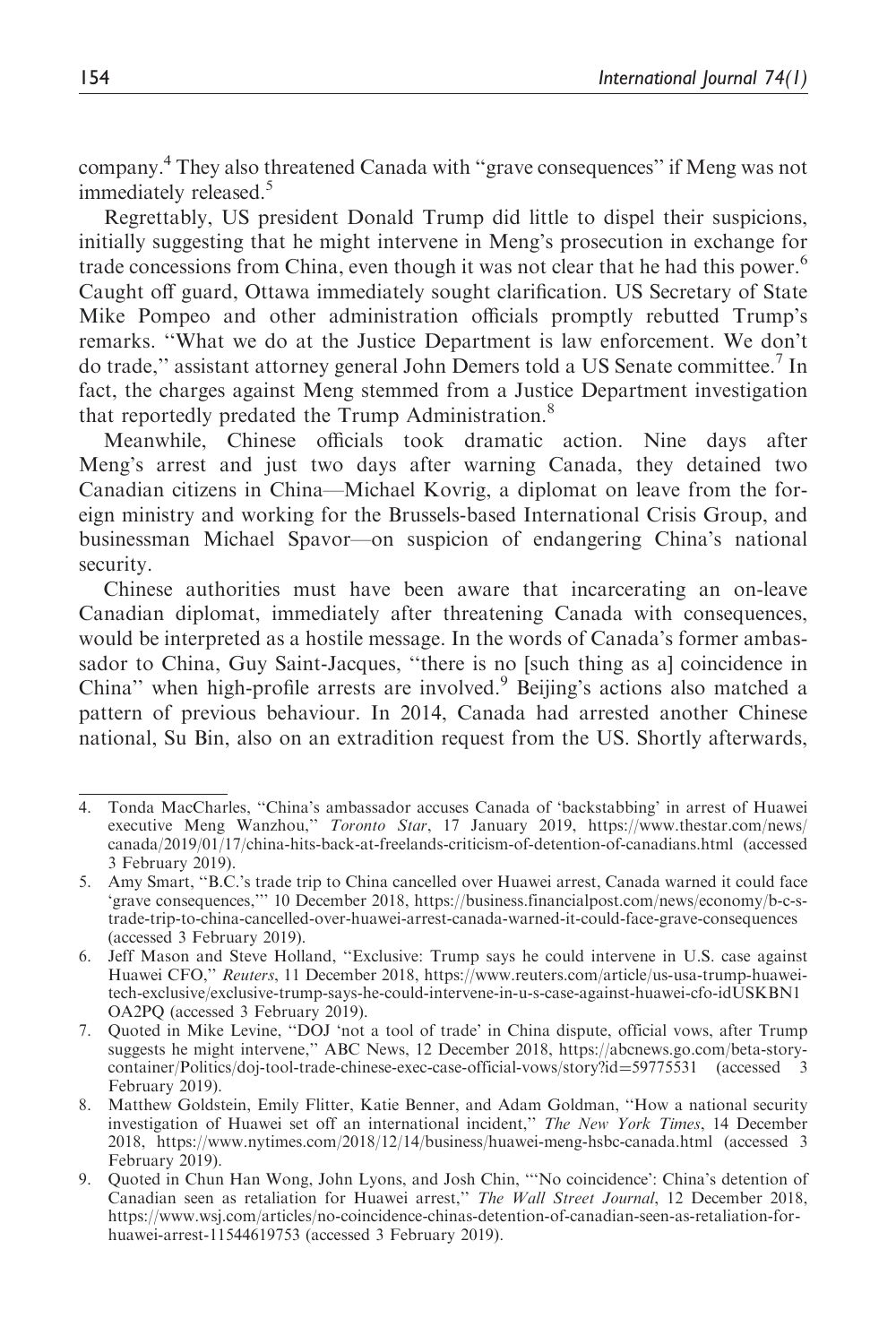Chinese security agents detained a Canadian couple living in China, Kevin and Julia Garratt, accusing them of espionage.

In fact, the Garratts were not spies, but Su Bin was. He later confessed to breaking into the computer systems of US defence contractors and stealing military secrets.<sup>10</sup> Only after Su Bin had surrendered to US authorities did China allow the Garratts to return to Canada in 2016. The couple reported that during their long detention they had faced daily six-hour interrogations by a team of three men who repeatedly threatened them with execution.<sup>11</sup>

Although China denied any connection between the Garratts' detention and Su Bin, just as it now denies retaliating against Canada for Meng's arrest, Canadian government officials and independent experts came to believe that Beijing was holding the Garratts to pressure Canada. Indeed, when I raised their case with China's ambassador to Canada on several occasions in 2015 and early 2016—while serving as an adviser to Prime Minister Trudeau—he and his officials routinely responded by mentioning Su Bin.

In other words, Canadians had seen this behaviour from China before, but more disturbing news was on the way. In January 2019, a Canadian named Robert Shellenberg, who had previously been sentenced in China to a fifteen-year jail term for drug trafficking, was abruptly retried and condemned to die—a verdict that the Chinese judges took barely an hour to reach. Specialists in the country's legal system, including some inside China, expressed surprise at the extraordinary circumstances and rapidity of the retrial. Zhang Jianwei, a professor at Beijing's Tsinghua University, wrote that the case raised ''the suspicion that the judiciary in China is merely a servant of politics.''<sup>12</sup> Another expert used blunter language: China was using its justice system to conduct ''hostage diplomacy.''<sup>13</sup>

Many Canadians reacted with understandable dismay and indignation, not only at China's apparent use of arbitrary judicial measures to pressure Canada, but also at its treatment of the detained Canadians. As of this writing, Kovrig and Spavor have yet to be charged, have faced lengthy interrogations, and are being held in jail cells where the lights remain on twenty-four hours a day.<sup>14</sup> Kovrig has reportedly been questioned about previous work as a Canadian diplomat—a possible

<sup>10.</sup> United States Department of Justice, ''Chinese national pleads guilty to conspiring to hack into U.S. defense contractors' systems to steal sensitive military information,'' press release, 23 March 2016, [https://www.justice.gov/opa/pr/chinese-national-pleads-guilty-conspiring-hack-us-defense](https://www.justice.gov/opa/pr/chinese-national-pleads-guilty-conspiring-hack-us-defense-contractors-systems-steal-sensitive)[contractors-systems-steal-sensitive](https://www.justice.gov/opa/pr/chinese-national-pleads-guilty-conspiring-hack-us-defense-contractors-systems-steal-sensitive) (accessed 3 February 2019).

<sup>11.</sup> Dan Levin, "Couple held in China are free, but 'even now we live under a cloud," The New York Times, 1 January 2017, [https://www.nytimes.com/2017/01/01/world/canada/canadian-couple](https://www.nytimes.com/2017/01/01/world/canada/canadian-couple-china-detention.html)[china-detention.html](https://www.nytimes.com/2017/01/01/world/canada/canadian-couple-china-detention.html) (accessed 3 February 2019).

<sup>12.</sup> Quoted in Nathan Vanderklippe, ''Unusual speed of Canadian's death sentence triggers debate in China,'' The Globe and Mail, 16 January 2019, [https://www.theglobeandmail.com/world/article](https://www.theglobeandmail.com/world/article-unusual-speed-of-canadians-death-sentence-triggers-debate-in-china)[unusual-speed-of-canadians-death-sentence-triggers-debate-in-china](https://www.theglobeandmail.com/world/article-unusual-speed-of-canadians-death-sentence-triggers-debate-in-china) (accessed 3 February 2019).

<sup>13.</sup> Donald Clarke, ''China's hostage diplomacy,'' Lawfare blog, 11 January 2019, [https://www.law](https://www.lawfareblog.com/chinas-hostage-diplomacy-0)[fareblog.com/chinas-hostage-diplomacy-0](https://www.lawfareblog.com/chinas-hostage-diplomacy-0) (accessed 3 February 2019).

<sup>14.</sup> Robert Fife and Sean Silcoff, ''Chinese authorities mistreating Canadian detainees, ambassador says," The Globe and Mail, 21 January 2019, [https://www.theglobeandmail.com/politics/article](https://www.theglobeandmail.com/politics/article-chinese-authorities-mistreating-canadian-detainees-ambassador-says)[chinese-authorities-mistreating-canadian-detainees-ambassador-says](https://www.theglobeandmail.com/politics/article-chinese-authorities-mistreating-canadian-detainees-ambassador-says) (accessed 3 February 2019).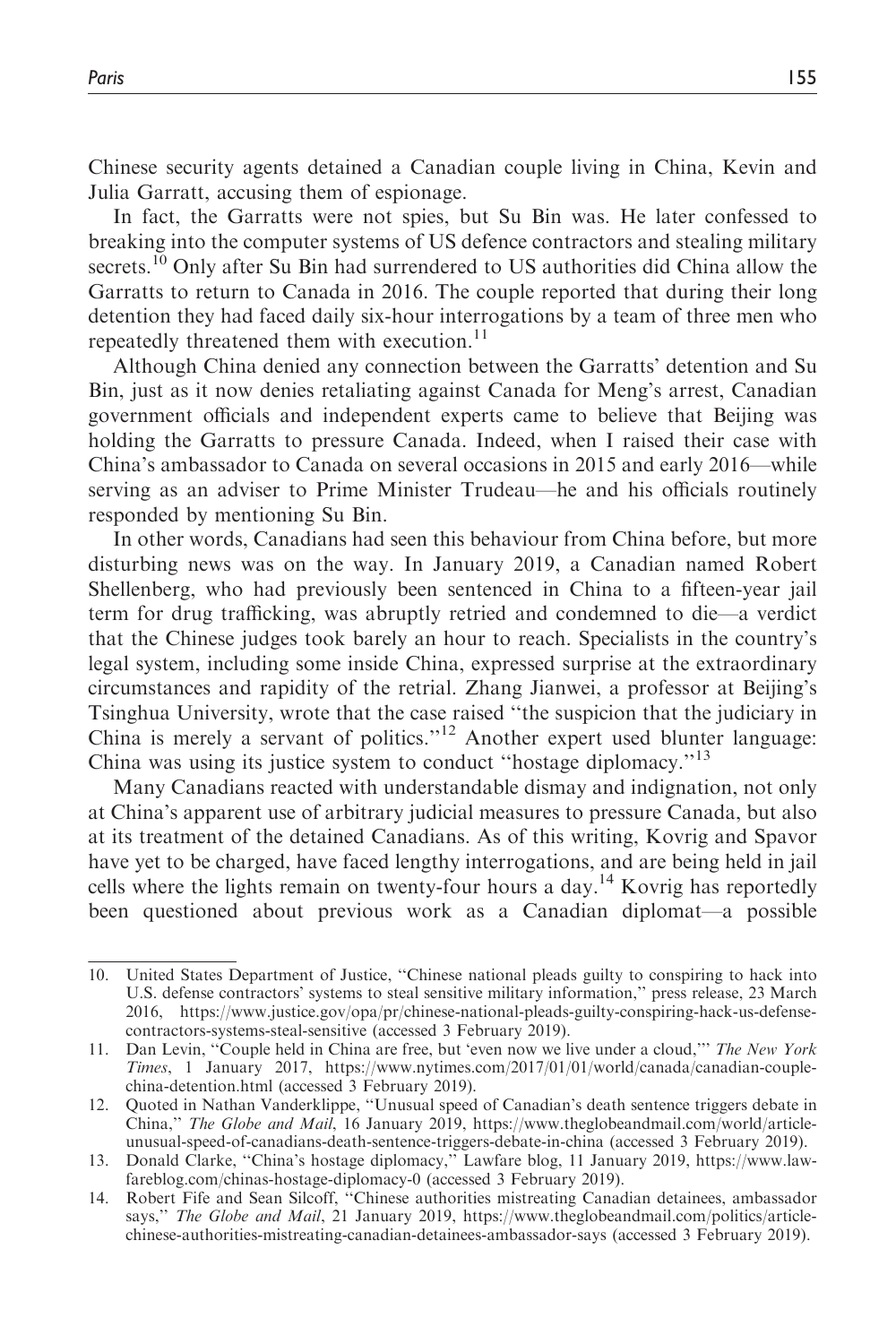violation of his diplomatic immunity.<sup>15</sup> By contrast, Meng has been afforded due process and was quickly released on CA\$10 million bail. She has hired legal counsel that can challenge the US extradition request before an independent judge. Her father, the founder of Huawei, even thanked the Canadian justice system for treating Meng so well. $^{16}$ 

# Rallying rule-of-law countries

From the moment the crisis broke, Canadian officials had few options to resolve it. As long as Meng continued to face possible extradition to the US, China was unlikely to release the detained Canadians. But Meng's proceedings could take months, or even longer. Canada was in a terrible jam.

Learning from the Saudi dispute, Ottawa immediately prioritized building international support for its position. Rather than leaving this task solely to diplomats, Trudeau and Freeland themselves began calling to their counterparts around the world. According to official ''readouts'' of these calls, they emphasized the importance of upholding the rule of law in the face of China's seemingly arbitrary arrest of Canadians.<sup>17</sup> Indeed, Beijing's behaviour posed a potential threat to the citizens of other countries that happened to displease Chinese authorities. This message seemed to work. As noted above, several countries issued public statements supporting Canada and expressed their concern about the Canadians' detention, with some calling for their release. Trudeau hinted that other countries had expressed similar concerns in private. $18$ 

The Chinese and Saudi broadsides against Canada raised larger questions for the community of liberal democracies. Would they stand together when

[ps/2019/01/288476.htm](https://www.state.gov/r/pa/prs/ps/2019/01/288476.htm) (accessed 3 February 2019).

<sup>15.</sup> Campbell Clark, Nathan Vanderklippe, and Les Perreaux, ''Canada protests China's interrogation of Kovrig over past diplomatic work,'' The Globe and Mail, 16 January 2019, [https://www.theglo](https://www.theglobeandmail.com/world/article-canada-protests-chinas-interrogation-of-kovrig-over-past-diplomatic)[beandmail.com/world/article-canada-protests-chinas-interrogation-of-kovrig-over-past-diplo](https://www.theglobeandmail.com/world/article-canada-protests-chinas-interrogation-of-kovrig-over-past-diplomatic)[matic](https://www.theglobeandmail.com/world/article-canada-protests-chinas-interrogation-of-kovrig-over-past-diplomatic) (accessed 3 February 2019).

<sup>16.</sup> Canadian Press, ''Huawei founder thanks Canadian justice system for treating daughter well,'' The Globe and Mail, 16 January 2019, [https://www.theglobeandmail.com/canada/article-huawei-foun](https://www.theglobeandmail.com/canada/article-huawei-founder-thanks-canadian-justice-system-for-treating-daughter)[der-thanks-canadian-justice-system-for-treating-daughter](https://www.theglobeandmail.com/canada/article-huawei-founder-thanks-canadian-justice-system-for-treating-daughter) (accessed 3 February 2019).

<sup>17.</sup> For example: ''Prime Minister Justin Trudeau speaks with United States President Donald J. Trump,'' Prime Minister of Canada website, 7 January 2019, [https://pm.gc.ca/eng/news/2019/](https://pm.gc.ca/eng/news/2019/01/07/prime-minister-justin-trudeau-speaks-united-states-president-donald-j-trump) [01/07/prime-minister-justin-trudeau-speaks-united-states-president-donald-j-trump](https://pm.gc.ca/eng/news/2019/01/07/prime-minister-justin-trudeau-speaks-united-states-president-donald-j-trump) (accessed 8 February 2019); ''Prime Minister Justin Trudeau speaks with Chancellor Angela Merkel of Germany,'' Prime Minister of Canada website, 18 January 2019, [https://pm.gc.ca/eng/news/](https://pm.gc.ca/eng/news/2019/01/18/prime-minister-justin-trudeau-speaks-chancellor-angela-merkel-germany) [2019/01/18/prime-minister-justin-trudeau-speaks-chancellor-angela-merkel-germany](https://pm.gc.ca/eng/news/2019/01/18/prime-minister-justin-trudeau-speaks-chancellor-angela-merkel-germany) (accessed 8 February 2019); ''Prime Minister Justin Trudeau speaks with the President of France, Emmanuel Macron,'' Prime Minister of Canada website, 27 January 2019, [https://pm.gc.ca/eng/](https://pm.gc.ca/eng/news/2019/01/27/prime-minister-justin-trudeau-speaks-president-france-emmanuel-macron) [news/2019/01/27/prime-minister-justin-trudeau-speaks-president-france-emmanuel-macron](https://pm.gc.ca/eng/news/2019/01/27/prime-minister-justin-trudeau-speaks-president-france-emmanuel-macron) (accessed 8 February 2019); and ''Secretary Pompeo's Call With Canadian foreign minister Chrystia Freeland,'' US Department of State, 16 January 2019, [https://www.state.gov/r/pa/prs/](https://www.state.gov/r/pa/prs/ps/2019/01/288476.htm)

<sup>18.</sup> On 31 July 2019, Prime Minister Trudeau said that Canadian officials had spoken with ''a broad range of countries'' that are ''very much in agreement, many of them privately, many of them publicly'' with Canada's concerns. Embedded video, ''Trudeau: China wants Canada to overrule courts and release Meng Wanzhou, but it won't do that,'' [https://globalnews.ca/news/4913811/](https://globalnews.ca/news/4913811/trudeau-china-courts-meng-wanzhou) [trudeau-china-courts-meng-wanzhou](https://globalnews.ca/news/4913811/trudeau-china-courts-meng-wanzhou) (accessed 3 February 2019).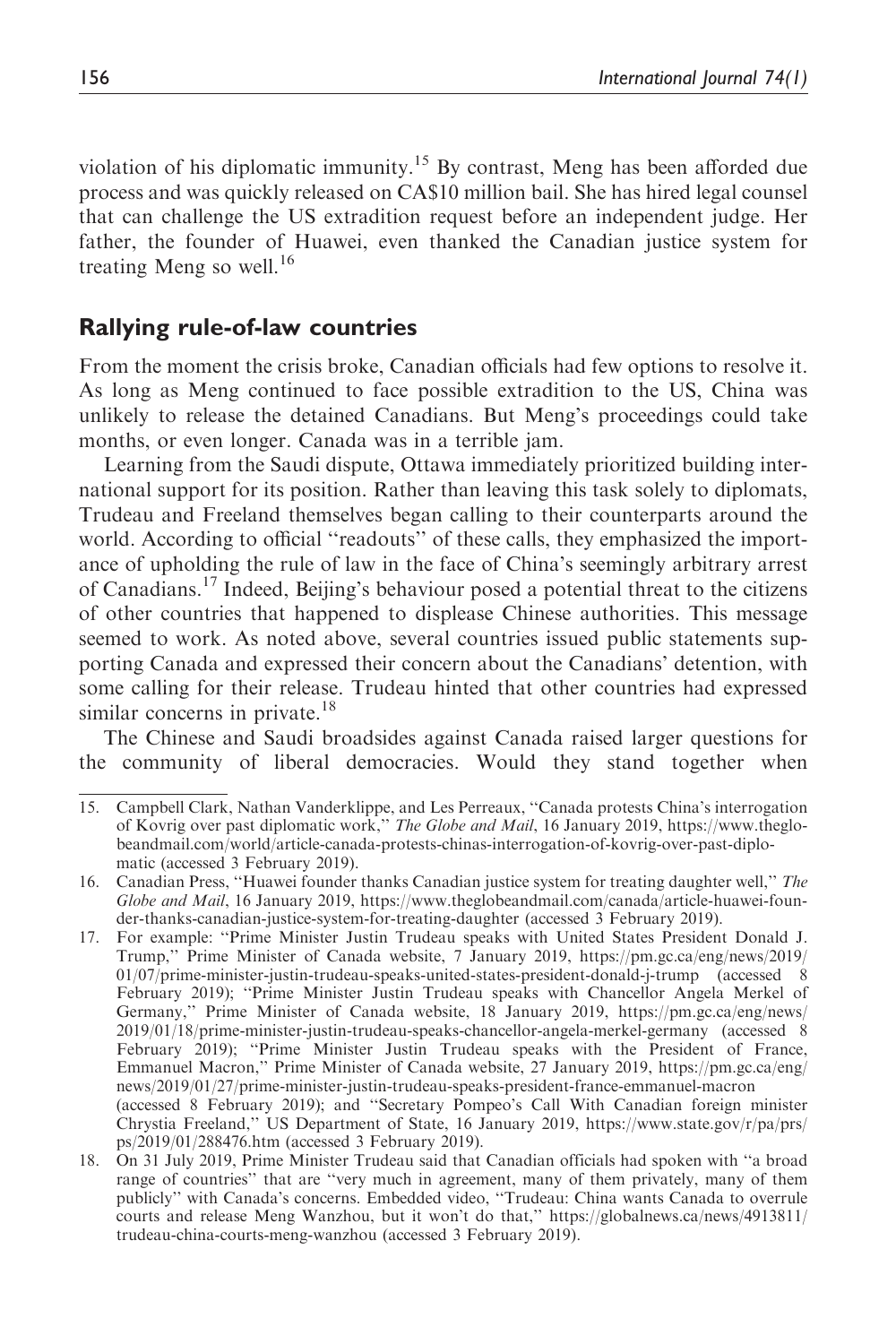authoritarian states brazenly flouted international norms? The list of incidents was growing. The audacious 2018 poisoning of Russian ex-spy Sergei Skripal and his daughter in the UK (and the death of a British citizen who accidentally contacted the poison) appeared to be a case of Russia's extraterritorial score-settling.<sup>19</sup> In 2015, five Hong Kong-based booksellers and publishers disappeared and later reappeared in mainland Chinese prisons. One of them, Gui Minhai, was apparently snatched from his apartment in Thailand.<sup>20</sup> In another case, democracy campaigner Li Xin disappeared from a train in Thailand and turned up in a Chinese jail months later, claiming to have returned voluntarily.<sup>21</sup>

In a particularly notorious case in October 2018, a team of Saudi government agents murdered and dismembered the body of dissident journalist Jamal Khashoggi inside Saudi Arabia's consulate in Istanbul. Turkey, the affronted party in the Khashoggi case, has also conducted its own aggressive campaign to silence suspected opponents at home and abroad. Since a failed 2016 coup against his government, Turkish president Recep Tayyip Erdoğan has sought to repatriate supporters of a former political rival whom he accuses of orchestrating the coup. Turkey's deputy prime minister has publicly bragged that Turkish intelligence services have seized at least eighty Turkish nationals from multiple countries.<sup>22</sup> In an apparent example of one such attempt, during the summer of 2018 masked men abducted a Turkish educator in Mongolia and took her to a private airplane whose call sign matched that of the Turkish Air Force. She was released only after Mongolian authorities grounded the flight. $^{23}$ 

How other states respond to such incidents is important. When Saudi leaders targeted Canada for punishment in 2018, they may have been counting on the United States and other liberal democracies to look the other way. This turned out to be a correct expectation. We may never know if the non-reaction of other states emboldened Riyadh, but Khashoggi's assassination took place only two

<sup>19.</sup> British authorities charged two men with the attack, alleging both were active Russian intelligence agents, a conclusion also reached by independent investigators. Ann M. Simmon, ''Second U.K. spy-poisoning suspect identified as Russian military doctor," The Wall Street Journal, 9 October 2018, [https://www.wsj.com/articles/second-spy-poisoning-suspect-identified-as-russian-military](https://www.wsj.com/articles/second-spy-poisoning-suspect-identified-as-russian-military-doctor-1539069356)[doctor-1539069356](https://www.wsj.com/articles/second-spy-poisoning-suspect-identified-as-russian-military-doctor-1539069356) (accessed 3 February 2019).

<sup>20.</sup> Oliver Holmes and Tom Phillips, ''Gui Minhai: The strange disappearance of a publisher who riled China's elite,'' The Guardian, 8 December 2015, [https://www.theguardian.com/world/2015/dec/08/](https://www.theguardian.com/world/2015/dec/08/gui-minhai-the-strange-disappearance-of-a-publisher-who-riled-chinas-elite) [gui-minhai-the-strange-disappearance-of-a-publisher-who-riled-chinas-elite](https://www.theguardian.com/world/2015/dec/08/gui-minhai-the-strange-disappearance-of-a-publisher-who-riled-chinas-elite) (accessed 3 February 2019).

<sup>21.</sup> Barbara Demick, ''Why did China kidnap its provocateurs?'' The New Yorker, 16 February 2016, <https://www.newyorker.com/news/news-desk/why-did-china-kidnap-its-provocateurs> (accessed 3 February 2019).

<sup>22.</sup> Erin Cunningham, ''Turkey says its global dragnet has seized dozens of its citizens in 18 countries,'' The Washington Post, 5 April 2018, [https://www.washingtonpost.com/world/turkey-says](https://www.washingtonpost.com/world/turkey-says-its-global-dragnet-has-seized-dozens-of-its-citizens-in-18-countries/2018/04/05/3e4c144a-38d1-11e8-af3c-2123715f78df_story.html)[its-global-dragnet-has-seized-dozens-of-its-citizens-in-18-countries/2018/04/05/3e4c144a-38d1-](https://www.washingtonpost.com/world/turkey-says-its-global-dragnet-has-seized-dozens-of-its-citizens-in-18-countries/2018/04/05/3e4c144a-38d1-11e8-af3c-2123715f78df_story.html) [11e8-af3c-2123715f78df\\_story.html](https://www.washingtonpost.com/world/turkey-says-its-global-dragnet-has-seized-dozens-of-its-citizens-in-18-countries/2018/04/05/3e4c144a-38d1-11e8-af3c-2123715f78df_story.html) (accessed 3 February 2019).

<sup>23.</sup> Hannah Beech, "Turkish school leader abducted, and released, in Mongolia," The New York Times, 28 July 2018, [https://www.nytimes.com/2018/07/28/world/europe/turkish-school-leader](https://www.nytimes.com/2018/07/28/world/europe/turkish-school-leader-abducted-and-released-in-mongolia.html)[abducted-and-released-in-mongolia.html](https://www.nytimes.com/2018/07/28/world/europe/turkish-school-leader-abducted-and-released-in-mongolia.html) (accessed 3 February 2019).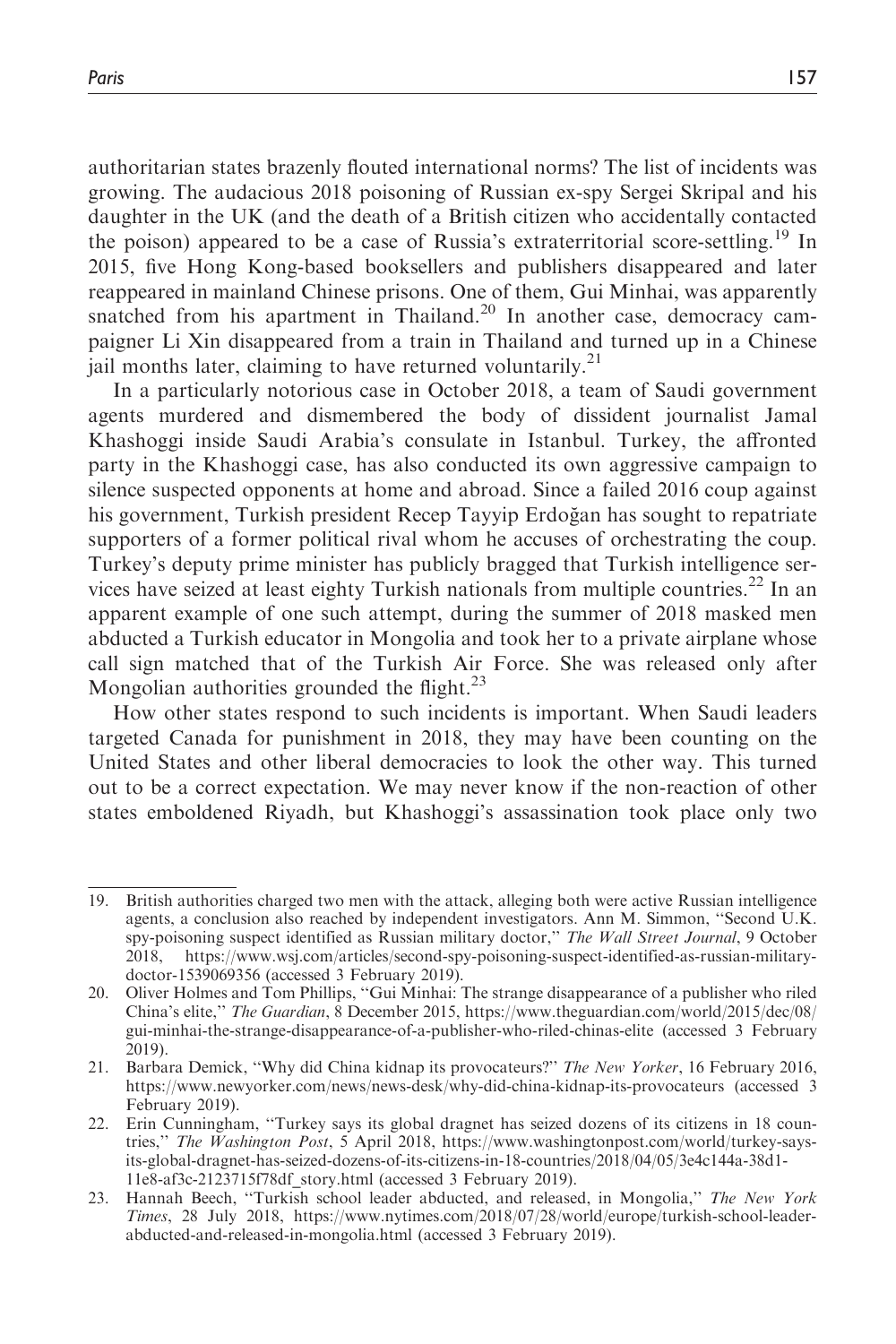months later, and the strength of the international reaction to this murder seemed to catch the Saudis by surprise.

This is why a strong, collective response to China's treatment of the Canadian detainees was and remains important. If rule-of-law states fail to push back against China's apparent use of hostage diplomacy, what lesson will Beijing and other authoritarian regimes draw from this episode?

#### The future of Canada–China relations

The dispute has plunged the Sino-Canadian relationship to its lowest point since the Tiananmen Square massacre of 1989, or perhaps even since Canada and the People's Republic of China established diplomatic relations in 1970. They are unlikely to improve until Meng's extradition proceedings run their course and the Canadian detainees are released.

However, both countries have an interest in preventing this incident from permanently undermining their relationship. China is simply too important for Canada to shun. It is an emerging great power, already playing a central role in global affairs, and on track to becoming the world's largest economy. The challenge for Canada—and many other countries—is to find a way to work with China in areas of mutual interest while simultaneously pushing back against its aggressive behaviour.

The stakes are significant. How China and the rest of the world interact will reshape the international order, for good or ill. The world's last illiberal great power was the Soviet Union, which waged an existential struggle against the Western alliance, including Canada. The Cold War contest was alarming but relatively straightforward: both sides sought to vanquish each other by using all possible means short of direct military conflict. China, by contrast, abandoned its revolutionary posture in international affairs following the death of Chairman Mao Zedong and refocused its attention on building its domestic economy and minimizing its involvement in international controversies. As then-leader Deng Xiaoping advised in 1990, ''hide your strength and bide your time.''

But China's foreign policy has become considerably more assertive and at times belligerent under the current presidency of Xi Jinping, particularly within its own neighbourhood. Chinese authorities have declared—and are now using aggressive tactics to enforce—a sovereignty claim over most of the South China Sea, in spite of the fact that an international tribunal repudiated this claim in  $2016.<sup>24</sup>$  In another marked departure from Deng's doctrine of keeping a low profile in international affairs, Xi has taken to touting China as a ''great power'' and now describes the Chinese authoritarian system as a model for the rest of the world.<sup>25</sup> In 2017,

<sup>24.</sup> China had earlier declared that it would not participate in the case brought by the Philippines to the Permanent Court of Arbitration, or recognize its findings.

<sup>25.</sup> Chris Buckley and Keith Bradsher, ''Xi Jinping's marathon speech: Five takeaways,'' The New York Times, 18 October 2017, [https://www.nytimes.com/2017/10/18/world/asia/china-xi-jinping](https://www.nytimes.com/2017/10/18/world/asia/china-xi-jinping-party-congress.html)[party-congress.html](https://www.nytimes.com/2017/10/18/world/asia/china-xi-jinping-party-congress.html) (accessed 8 February 2019); Zheping Huang, ''Xi Jinping says China's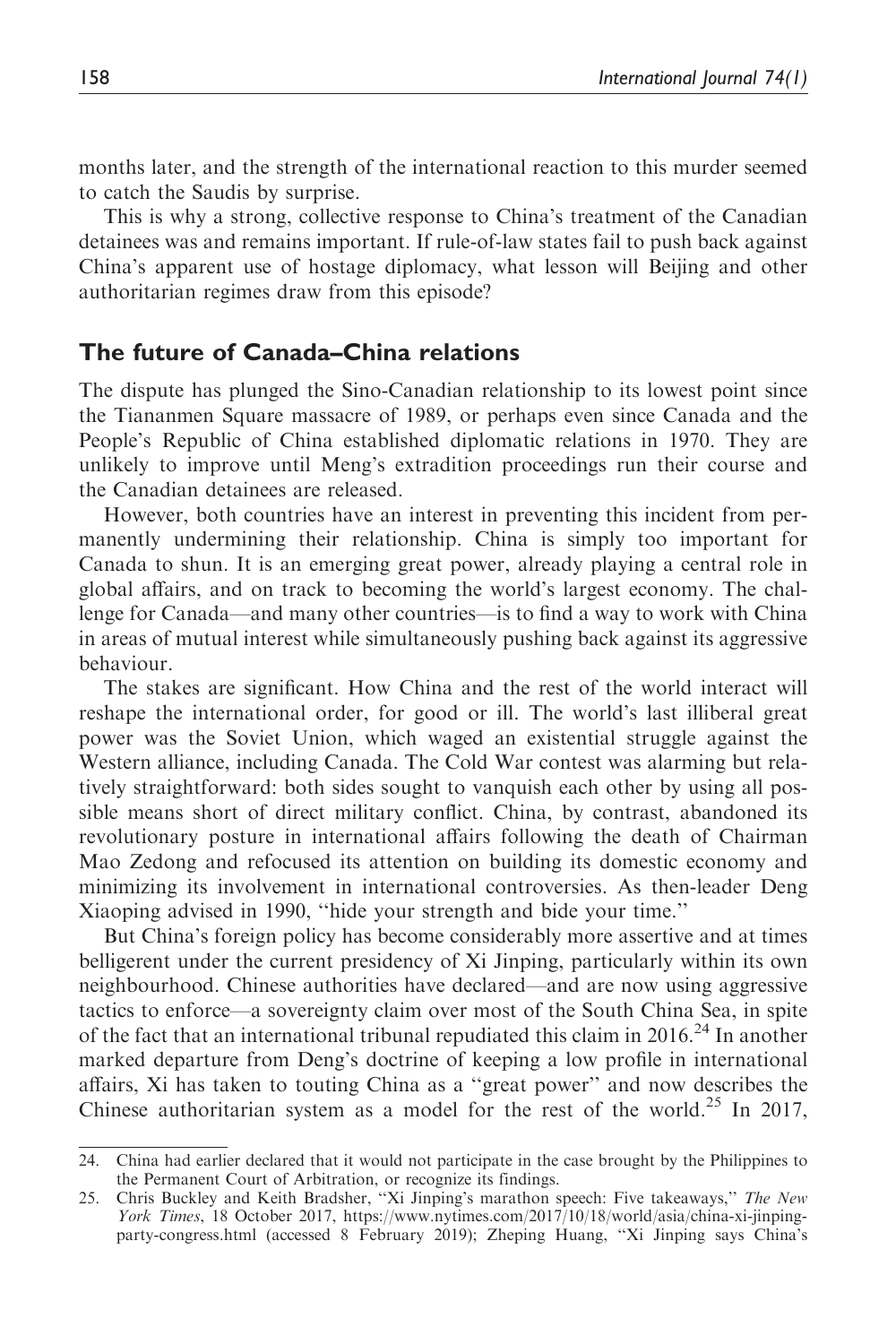the Chinese Communist Party eliminated term limits for its presidential office, raising the possibility of Xi holding the position for life, and passed a law requiring all Chinese firms to comply with Party directives when asked to do so. Concerns have mounted in a number of countries over reports of Chinese covert political interference, $26$  pervasive theft of intellectual property by Chinese enterprises and government agents, $^{27}$  and Beijing's use of strategic overseas investments and stateowned enterprises to pressure other countries into adopting pro-China positions.<sup>28</sup> Meanwhile, repression within China of political dissidents and religious and ethnic minorities, including an estimated one million Uyghurs reportedly detained in "re-education" camps, has intensified.<sup>29</sup>

In short, the Xi regime is becoming more authoritarian at home and more aggressive abroad. Unlike revolutionary great powers in the past, however, China does not seem to have its sights on overthrowing the existing international order. The interconnected global economy is too vital to China's economy and to the survival of the Chinese Communist Party, which would face acute domestic challenges if the country's economic growth were to plunge. China's cooperation has also been essential on a range of global challenges, from financial stability to climate change.

Navigating relations with this unique rising power will therefore require a blend of resolve, restraint, and wisdom: resolve to push back against aggressive Chinese behaviour, restraint to prevent such disputes from escalating out of control, and wisdom to recognize that defending our interests does not preclude cooperating with China in areas of shared concern. Striking this balance will be difficult, but it is essential—and not only for Canada. Periods of ''power transition'' in the past, when rising powers have challenged the dominance of incumbent powers, have often given rise to major wars.<sup>30</sup> Avoiding the recurrence of past disasters will be a historic challenge for both the United States and China for years, if not decades, to come.

authoritarian system can be a model for the world," *Quartz*, 9 March 2018, [https://qz.com/](https://qz.com/1225347/xi-jinping-says-chinas-one-party-authoritarian-system-can-be-a-model-for-the-world) [1225347/xi-jinping-says-chinas-one-party-authoritarian-system-can-be-a-model-for-the-world](https://qz.com/1225347/xi-jinping-says-chinas-one-party-authoritarian-system-can-be-a-model-for-the-world) (accessed 3 February 2019).

<sup>26.</sup> Bates Gill and Benjamin Schreer, "Countering China's 'united front," The Washington Quarterly 41, no. 2 (2018): 155–170.

<sup>27.</sup> Commission on the Theft of American Intellectual Property, ''The IP Commission report,'' May 2013, [http://ipcommission.org/report/IP\\_Commission\\_Report\\_052213.pdf](http://ipcommission.org/report/IP_Commission_Report_052213.pdf) (accessed 3 February 2019).

<sup>28.</sup> Peter Harrell, Elizabeth Rosenberg and Edoardo Saravalle, ''China's use of coercive economic measures,'' Center for New American Security, June 2018; and Robert D. Blackwill and Jennifer M. Harris, War by Other Means: Geoeconomics and Statecraft (Cambridge, MA: Harvard University Press, 2016).

<sup>29.</sup> Simon Tisdall, ''China's pitiless war on Muslim Uighurs poses a dilemma for the west,'' The Guardian, 15 September 2018, [https://www.theguardian.com/world/2018/sep/15/china-pitiless](https://www.theguardian.com/world/2018/sep/15/china-pitiless-war-on-muslim-uighurs-poses-dilemma-for-the-west)[war-on-muslim-uighurs-poses-dilemma-for-the-west](https://www.theguardian.com/world/2018/sep/15/china-pitiless-war-on-muslim-uighurs-poses-dilemma-for-the-west) (accessed 3 February 2019).

<sup>30.</sup> Twelve of sixteen power transitions over the past 500 years resulted in systemic wars, according to Graham Allison, Destined for War: Can America and China Escape Thucydides' Trap? (Boston: Houghton Mifflin Harcourt, 2017), p.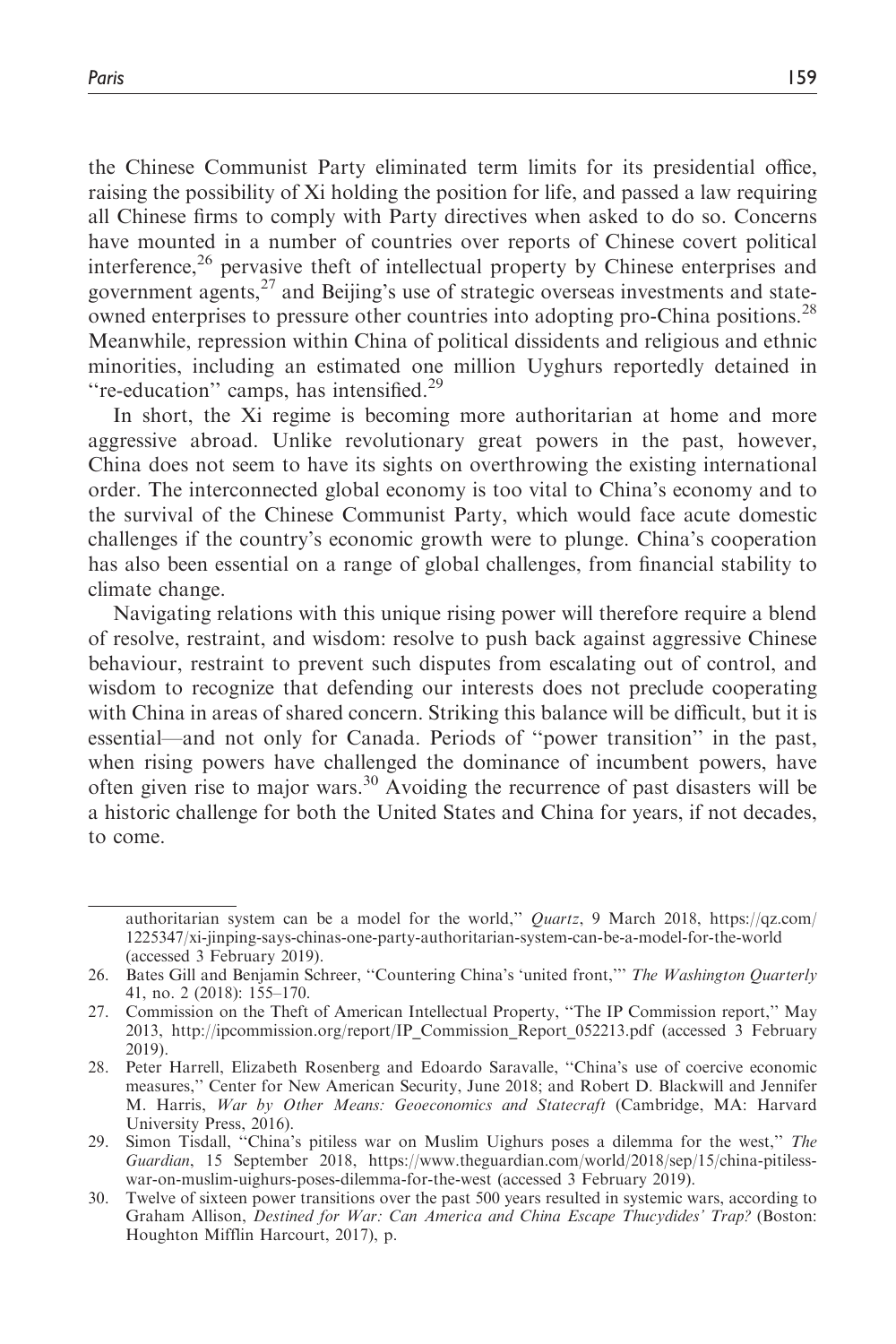In light of these considerations, Ottawa should maintain its resolve in the face of China's present bullying and continue to build international support for Canada's position, but it must also maintain open lines of communication with Beijing, while shielding bilateral business ties and cultural exchanges from the diplomatic dispute. This is how to deal with a country that is simultaneously a partner and an adversary.

This would be a difficult policy to manage under the best of circumstances, but the recent escalation of Sino-American trade tensions is a complicating factor. To some extent, it is the cause of Canada's current rift with China; the US indictment of Meng seems to be part of a US crackdown on the illicit behaviour of Chinese companies, and some policymakers in Washington may be secretly pleased that their extradition request has driven Canada and China further apart. There is growing bipartisan sentiment in Washington to punish Chinese practices that are seen to be harming the United States, including Beijing's misappropriation of foreign technology. Canada should support the US effort to change Chinaese behaviours that harm Canadian interests, but Ottawa should not subcontract its China policy to the United States. Canada has its own interests, separate from those of our southern neighbours.

If US–China tensions continue to rise, however, Washington might present its allies with a stark demand: Are you with us or against us? This would leave Canada with little policy flexibility on China, since Canada's obvious preeminent interest is to maintain effective relations with its closest ally and largest trading partner. We have already seen early hints of this approach from the US in the renegotiated North American trade agreement, concluded in late 2018. The text of the agreement included a clause effectively threatening Canada with expulsion from the trilateral pact if Ottawa concluded a comprehensive free trade agreement with any "non-market economy," a clear reference to China.<sup>31</sup>

As it happens, this clause was unnecessary. Beijing's increasingly hardline behaviour was already darkening Canadian views of China—and rightly so. Much has transpired since the Trudeau government was elected in 2015. Although maintaining and expanding bilateral trade with China remains an important goal, no Canadian government would pursue a comprehensive free trade agreement under the current circumstances. Even Australia and New Zealand, which negotiated free trade agreements with China years ago, would be unlikely to seek one today—not only because of US pressure, but mainly because of recent shifts in Chinese behaviour. In any event, the ''non-market economy'' clause was an unmistakable warning shot from Washington. Canada will have to be very cautious as it manages its relations with both of these great powers, neither of which is likely to do Canada any favours.

It seems astonishing that only a few years ago knowledgeable commentators were arguing that Canadian foreign policy was a ''mostly optional'' domain of

<sup>31.</sup> Canada-United States-Mexico Agreement, Article 32.10, [https://www.international.gc.ca/trade](https://www.international.gc.ca/trade-commerce/trade-agreements-accords-commerciaux/agr-acc/cusma-aceum/text-texte/toc-tdm.aspx)[commerce/trade-agreements-accords-commerciaux/agr-acc/cusma-aceum/text-texte/toc-tdm.aspx](https://www.international.gc.ca/trade-commerce/trade-agreements-accords-commerciaux/agr-acc/cusma-aceum/text-texte/toc-tdm.aspx) (accessed 3 February 2019).